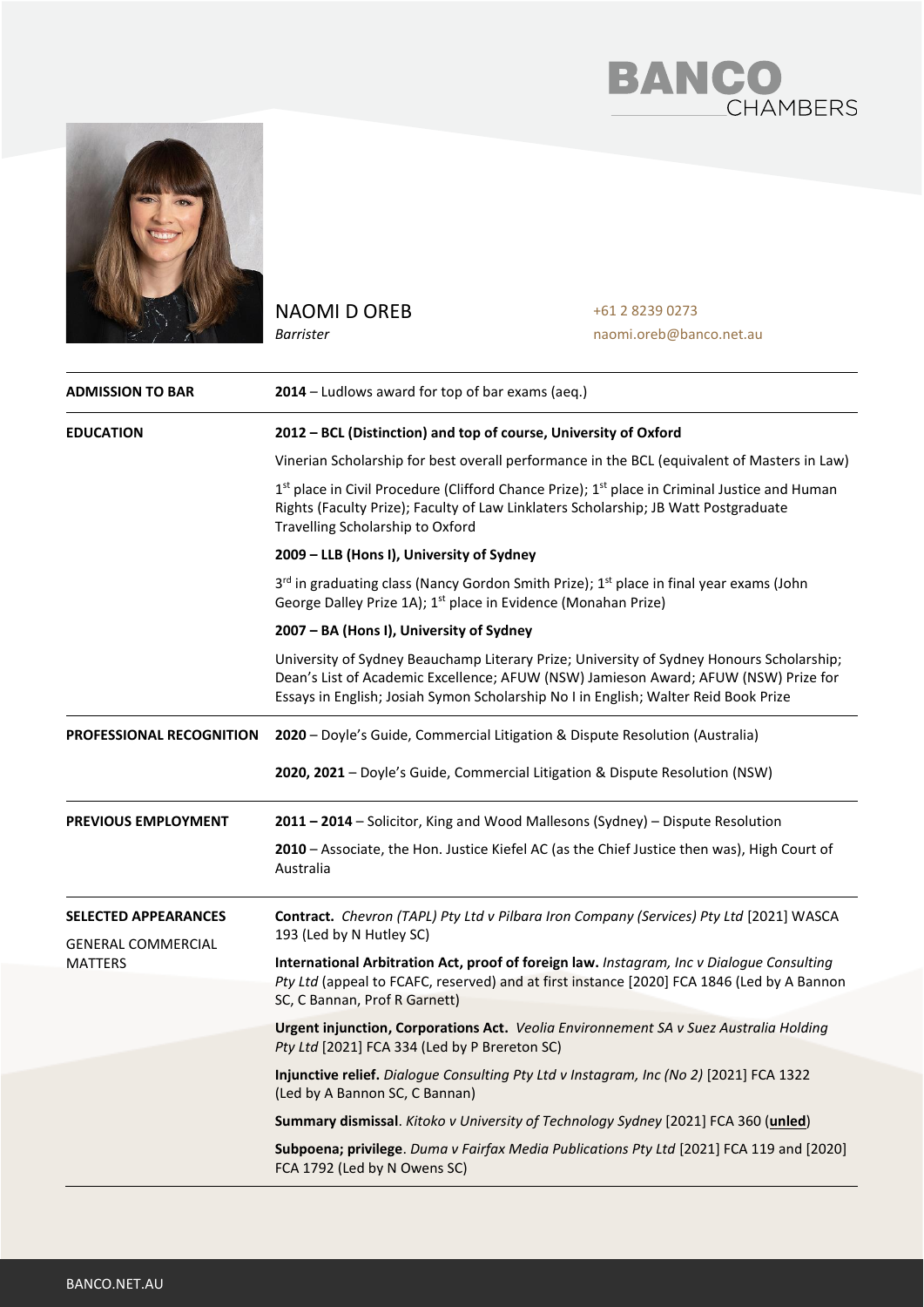

|                                               | Insurance - Opal Tower. QBE Underwriting Ltd v Icon (Co) NSW Pty Ltd [2021] FCAFC 126<br>and at first instance: [2020] FCA 1493 (Led by S Donaldson SC)                                                                                                         |
|-----------------------------------------------|-----------------------------------------------------------------------------------------------------------------------------------------------------------------------------------------------------------------------------------------------------------------|
|                                               | Israel Folau v Rugby Australia Ltd. Rugby AU Code of Conduct Tribunal (2019) (Led by<br>J Gleeson SC, A Hochroth, for Rugby AU)                                                                                                                                 |
|                                               | Security for costs. Anderson v Patersons Securities Ltd [2019] NSWSC 852 (unled)                                                                                                                                                                                |
|                                               | Contract. Haines Bros Earthmoving Pty Ltd v ACCC Excavations Pty Ltd (2019, Local Court)<br>(unled)                                                                                                                                                             |
|                                               | Urgent injunction (franchising dispute). Just Better Care Australia Pty Ltd v Just Better<br>Care Canberra Pty Ltd [2018] FCA 114; joinder [2018] FCA 452 (Led by J Giles SC)                                                                                   |
|                                               | Corporations Act. McBain v Bellamy's Pty Ltd [2018] NSWSC 1152 (Led by J Kirk SC)                                                                                                                                                                               |
|                                               | Constitutional law. AIC v Elstone Pty Ltd (2018) FCR 470 (Led by R Higgins SC)                                                                                                                                                                                  |
|                                               | Contract, dedication of road. Pier 26 Pty Ltd v GL Investment Co (2018, Local Court)(unled)                                                                                                                                                                     |
|                                               | PPSA. Forge Group Power Pty Ltd (in lig) v GEII (2016) 305 FLR 101 (Led by J Giles SC)                                                                                                                                                                          |
|                                               | Procedural fairness. Royal Guardian Mortgage Management v Nguyen (2016) 332 ALR 128<br>(Led by T Blackburn SC)                                                                                                                                                  |
|                                               | Issue of subpoena to foreign entity. Ceramic Fuel Cells Limited (in liq) v McGraw-Hill<br>Financial, Inc (2016) 112 ACSR 102 (Led by C Withers)                                                                                                                 |
|                                               | Foreign state immunity. Firebird Global Master Fund II v Republic of Nauru (2015) 326 ALR<br>396 (Led by R Dick SC and D Barnett). See also [2015] HCATrans 15; (2014) 89 NSWLR 477<br>(appeal); stay application ([2014] NSWCA 375); trial ([2014] NSWSC 1358) |
|                                               | Representative proceedings. Gray v Cash Converters International Limited; see e.g. [2015]<br>FCA 1109 (Led by A Coleman SC and D Sulan)                                                                                                                         |
|                                               | <b>Insolvency.</b> Re Keneally (as administrator of Australian Blue Mountain International<br>Cultural & Tourism Group Pty Ltd (admin appt)) (2015) 107 ACSR 172 (Led by D Sulan)                                                                               |
|                                               | Equity - estoppel. Wantagong Farms Pty Ltd v Bulle [2015] NSWSC 1603 (Led by P<br>Brereton SC and T Breakspear)                                                                                                                                                 |
| <b>COMPETITION AND</b><br><b>CONSUMER LAW</b> | Resale price maintenance. ACCC v B&K Holdings (Qld) Pty Ltd [2021] FCA 260 (Led by<br>S Free SC)                                                                                                                                                                |
|                                               | ACL/negligence (ongoing). Cohen v Sacks e.g. [2021] NSWC 88 (Led by M Windsor SC)                                                                                                                                                                               |
|                                               | ACL/Representative proceedings/transfer. West v Rane [2019] FCA 2195 and West v Rane<br>(No 2) [2020] FCA 16 (Led by N Chen SC)                                                                                                                                 |
|                                               | ACL. ACCC v Woolworths Group Limited [2019] FCA 1039 (Led by C Moore SC)                                                                                                                                                                                        |
|                                               | Competition. Australian Competition Tribunal v Port of Newcastle Operations Pty Ltd<br>[2018] HCATrans 55 (Led by R Higgins SC). Also (2017) 346 ALR 669 (Led by N Hutley SC)                                                                                   |
|                                               | ACL. Sydney Medical Service Co-operative Ltd v Lakemba Medical Services Pty Ltd [2016]<br>FCA 763 (unled). Subsequent contempt proceeding: [2016] FCA 1188 (unled)                                                                                              |
|                                               | ACL; urgent injunction. Champion Homes Sales Pty Ltd v ProductReview.com.au Pty Ltd<br>(2016, NSWSC, settled at hearing) (unled, for ProductReview)                                                                                                             |
|                                               | ACL. ACCC v Hillside (Australia New Media) Pty Ltd t/as bet365 [2015] FCA 1007 (liability)<br>and [2016] FCA 698 (penalty) (Led by C Moore SC)                                                                                                                  |
| OTHER REGULATORY MATTERS<br>(AUSTRAC, ASIC)   | Penalty - AML/CTF Act. AUSTRAC v Westpac Banking Corporation (2020) 148 ACSR 247<br>(Led by J Sheahan QC and R Higgins SC, and with E Bathurst)                                                                                                                 |
|                                               |                                                                                                                                                                                                                                                                 |